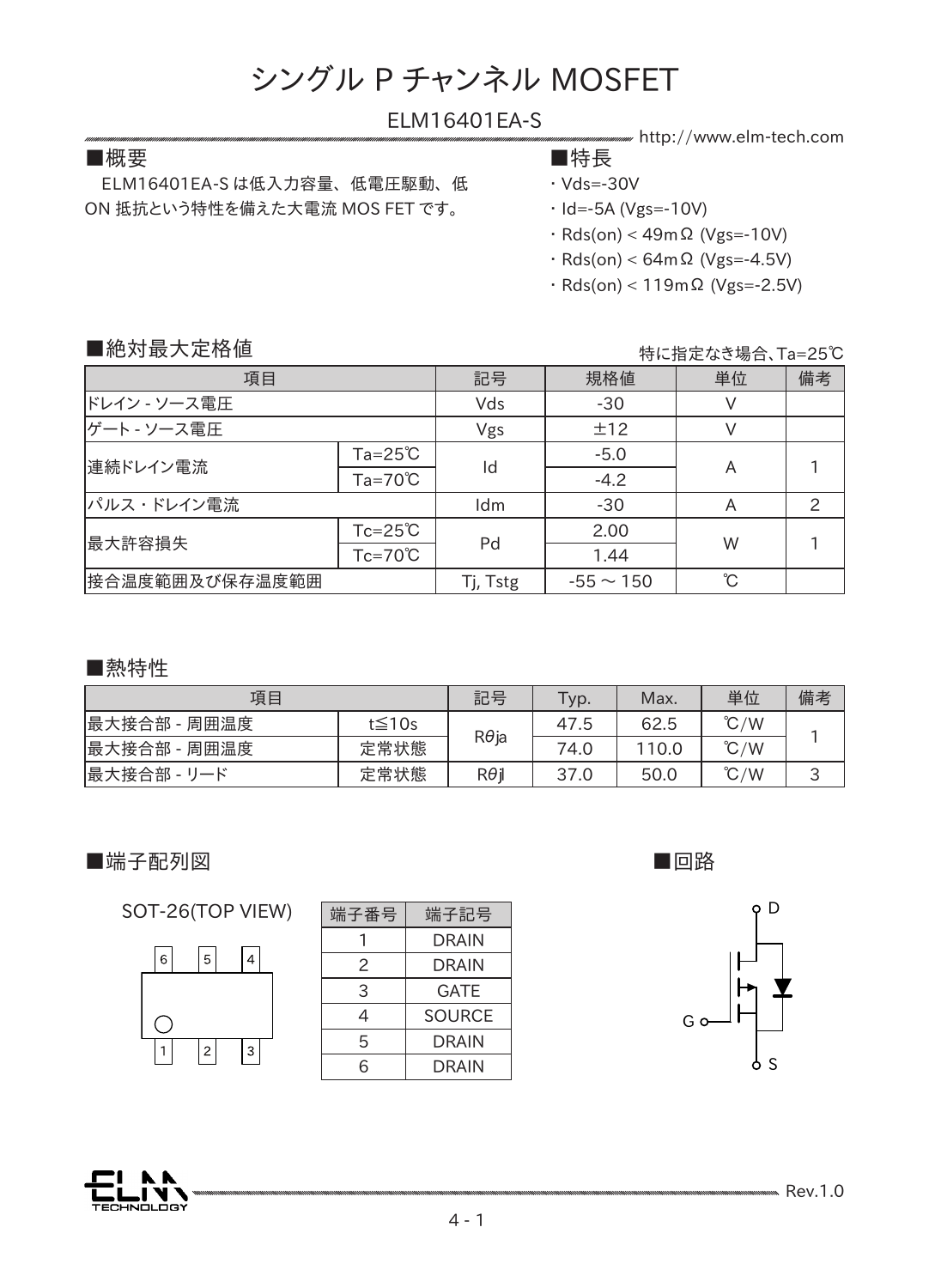### ELM16401EA-S

http://www.elm-tech.com

# ■電気的特性

特に指定なき場合、 Ta=25℃

| 項目               | 記号             | 条件                                                     |                    | Min.           | Typ.    | Max.    | 単位        |  |
|------------------|----------------|--------------------------------------------------------|--------------------|----------------|---------|---------|-----------|--|
| 静的特性             |                |                                                        |                    |                |         |         |           |  |
| ドレイン - ソース降伏電圧   | <b>BVdss</b>   | $ Id = -250 \mu A$ , Vgs=0V                            |                    | $-30$          |         |         | $\vee$    |  |
| ゼロ・ゲート電圧ドレイン電流   | Idss           | $Vds = -24V$                                           |                    |                |         | $-1$    |           |  |
|                  |                | Vgs=0V                                                 | $Ta = 55^{\circ}C$ |                |         | $-5$    | μA        |  |
| ゲート漏れ電流          | Igss           | Vds=0V, $Vgs = ±12V$                                   |                    |                |         | ±100    | nA        |  |
| ゲート・スレッシュホールド電圧  | Vgs(th)        | $Vds=Vgs$ , Id=-250 $\mu$ A                            |                    | $-0.7$         | $-1.0$  | $-1.3$  | $\vee$    |  |
| オン状態ドレイン電流       | Id(on)         | $Vgs = -4.5V$ , $Vds = -5V$                            |                    | $-25$          |         |         | A         |  |
| ドレイン - ソースオン状態抵抗 | Rds(on)        | $Vgs = -10V$                                           |                    |                | 42      | 49      |           |  |
|                  |                | $Id = -5A$                                             | $Ta=125^{\circ}C$  |                |         | 74      |           |  |
|                  |                | $Vgs = -4.5V$ , Id=-4A                                 |                    |                | 53      | 64      | $m\Omega$ |  |
|                  |                | $Vgs = -2.5V$ , Id=-1A                                 |                    |                | 81      | 119     |           |  |
| 順方向相互コンダクタンス     | Gfs            | Vds=-5V, Id=-5A                                        |                    | $\overline{7}$ | 11      |         | S         |  |
| ダイオード順方向電圧       | Vsd            | Is=-1A, Vgs=0V                                         |                    |                | $-0.75$ | $-1.00$ | $\vee$    |  |
| 最大寄生ダイオード連続電流    | $\mathsf{I}$ s |                                                        |                    |                |         | $-3$    | A         |  |
| 動的特性             |                |                                                        |                    |                |         |         |           |  |
| 入力容量             | <b>Ciss</b>    | $Vgs=0V$ , $Vds=-15V$ , $f=1MHz$                       |                    |                | 943     |         | pF        |  |
| 出力容量             | Coss           |                                                        |                    |                | 108     |         | pF        |  |
| 帰還容量             | Crss           |                                                        |                    |                | 73      |         | pF        |  |
| ゲート抵抗            | <b>Rg</b>      | Vgs=0V, Vds=0V, f=1MHz                                 |                    |                | 6       |         | Ω         |  |
| スイッチング特性         |                |                                                        |                    |                |         |         |           |  |
| 総ゲート電荷           | Qg             | Vgs=-4.5V, Vds=-15V<br>$Id = -5A$                      |                    |                | 9.5     |         | nC        |  |
| ゲート - ソース電荷      | Qgs            |                                                        |                    |                | 2.1     |         | nC        |  |
| ゲート - ドレイン電荷     | Qgd            |                                                        |                    |                | 2.9     |         | nC        |  |
| ターン・オン遅延時間       | $td($ on $)$   | Vgs=-10V, Vds=-15V<br>$RL = 3\Omega$ , Rgen=6 $\Omega$ |                    |                | 6       |         | ns        |  |
| ターン・オン立ち上がり時間    | tr             |                                                        |                    |                | 3       |         | ns        |  |
| ターン・オフ遅延時間       | $td($ off $)$  |                                                        |                    |                | 40      |         | ns        |  |
| ターン・オフ立ち下がり時間    | tf             |                                                        |                    |                | 11      |         | ns        |  |
| 寄生ダイオード逆回復時間     | trr            | $ $ If=-5A, dlf/dt=100A/ $\mu$ s                       |                    |                | 21.2    |         | ns        |  |
| 寄生ダイオード逆回復電荷量    | Qrr            | $ $ If=-5A, dlf/dt=100A/ $\mu$ s                       |                    |                | 12.8    |         | nC        |  |

備考 :

- 1. Rθja の値は Ta=25℃、2 オンス銅箔付き FR-4 基板上にマウントされた装置を使用して測定されています。 ま たアプリケーションに付与される値は使用者のボードデザインに依存し、 電流定格は t≦10sの熱抵抗定格に基 づいています。
- 2. 接合部温度は反復定格及びパルス幅を制限します。
- 3. Rθja は接合部 リード間と接合部 周囲間の温度インピーダンスの合計です。
- 4. 標準特性図 1 ~ 6 は 80μsパルス・デューティー比最大0.5%条件下で得られます。
- 5. これらの値はTa=25℃、2 オンス銅箔付き FR-4 基板上にマウントされた装置を使用して測定されています。 SOA のグラフはパルス定格を規定しています。

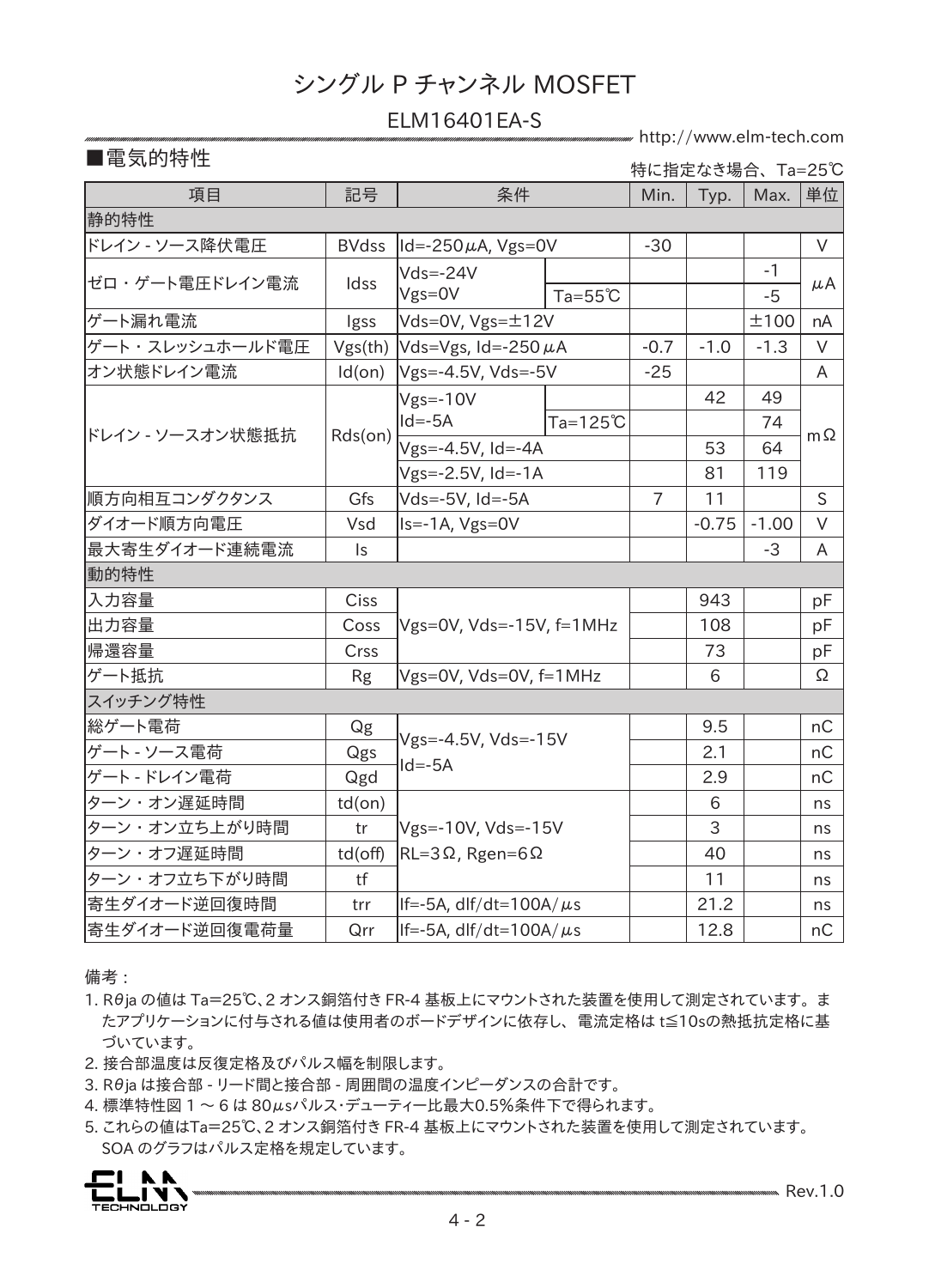# ELM16401EA-S

http://www.elm-tech.com



ЕСНКОLОВҮ